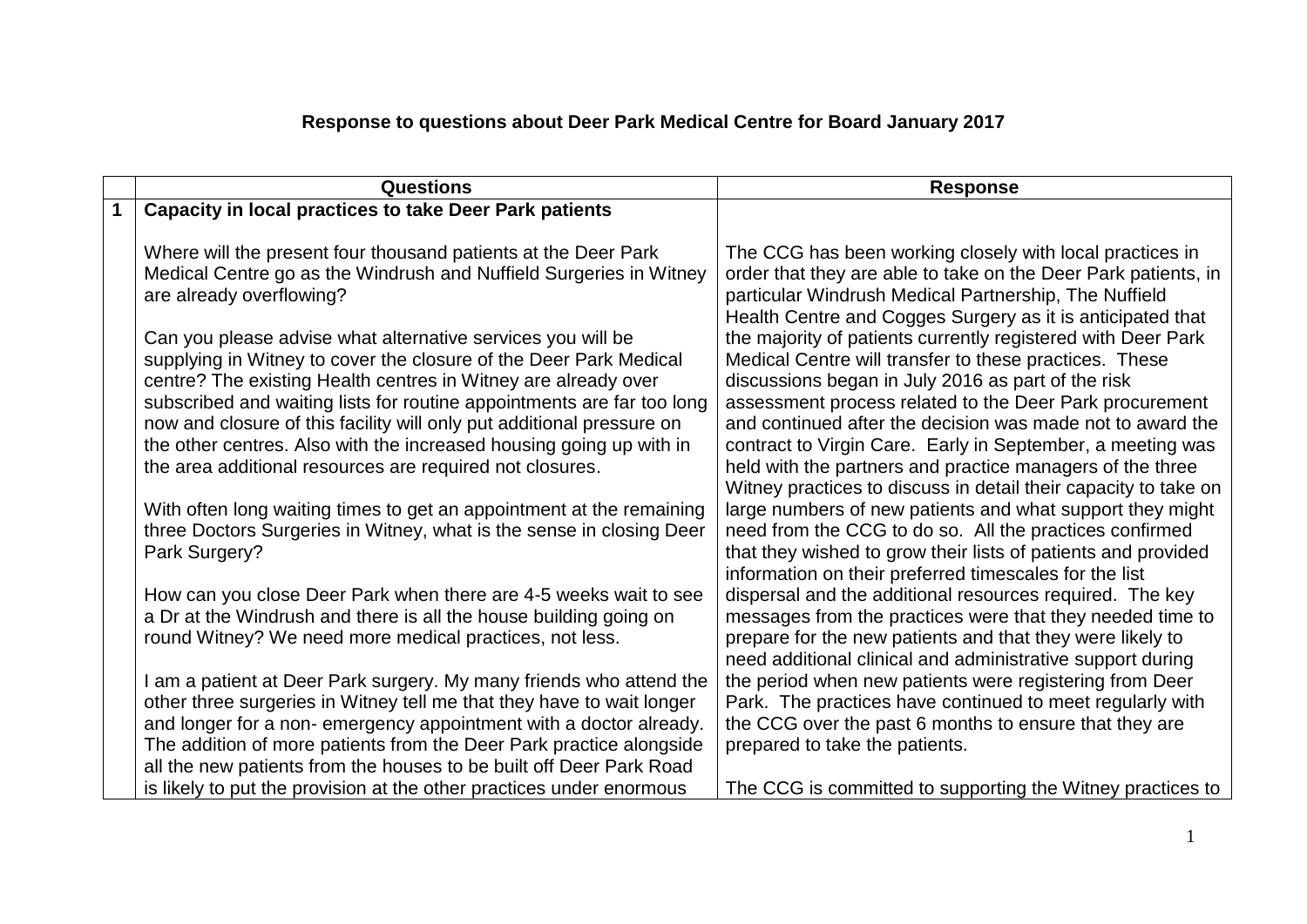| strain. How do you propose to combat this as I expect it will mean                                                                                                                                                                                                                                                                                                                                                                                                                                                                                                                                                                                                                                                                                              | remain stable as the new patients transfer to them and has                                                                                                                                                                                                                                                                                                                                                                                                                                                                                                                                                                                                                                                                                                                                                                                                                                                                                                                                                                                                                                                                                                                                                                                                                                                                                                                                                                                                                                                                                                                                             |
|-----------------------------------------------------------------------------------------------------------------------------------------------------------------------------------------------------------------------------------------------------------------------------------------------------------------------------------------------------------------------------------------------------------------------------------------------------------------------------------------------------------------------------------------------------------------------------------------------------------------------------------------------------------------------------------------------------------------------------------------------------------------|--------------------------------------------------------------------------------------------------------------------------------------------------------------------------------------------------------------------------------------------------------------------------------------------------------------------------------------------------------------------------------------------------------------------------------------------------------------------------------------------------------------------------------------------------------------------------------------------------------------------------------------------------------------------------------------------------------------------------------------------------------------------------------------------------------------------------------------------------------------------------------------------------------------------------------------------------------------------------------------------------------------------------------------------------------------------------------------------------------------------------------------------------------------------------------------------------------------------------------------------------------------------------------------------------------------------------------------------------------------------------------------------------------------------------------------------------------------------------------------------------------------------------------------------------------------------------------------------------------|
| more people asking for emergency appointments as the only way to<br>see a doctor?                                                                                                                                                                                                                                                                                                                                                                                                                                                                                                                                                                                                                                                                               | put in place the following:                                                                                                                                                                                                                                                                                                                                                                                                                                                                                                                                                                                                                                                                                                                                                                                                                                                                                                                                                                                                                                                                                                                                                                                                                                                                                                                                                                                                                                                                                                                                                                            |
| With the ever growing population of Witney where on earth do you<br>think the Patients of Deer Park Medical Centre all 4.000 plus are<br>going to go. Given that the remaining Surgeries are already<br>stretched to the limit. No drop-ins no readily available appointment<br>lucky if you can see a GP within a 2 week time scale. This is an<br>absolute disgrace if the closure goes ahead. We need this surgery<br>to remain open for the health and wellbeing of the large amount of<br>patients that attend this Practice. This being possibly the Very Best<br>Medical Centre that we have in Witney. Leave Deer Park Medical<br>Centre alone to do the amazing work that it already does and has<br>been doing for a long time. We need this surgery. | Agreed a 5-month extension to the Virgin Care contract<br>$\bullet$<br>for Deer Park to allow neighbouring practices sufficient<br>time to recruit staff and make other preparations for<br>receiving the Deer Park patients.<br>Developed an Impact Assessment and Action Plan with<br>$\bullet$<br>all the Witney practices and Virgin Care and met<br>regularly to monitor progress.<br>Commissioned additional GP and Nurse appointments in<br>$\bullet$<br>the Witney Neighbourhood Hub from Principal Medical<br>Limited (a local federation of GPs) to relieve the<br>pressure on practice appointments when patients from<br>Deer Park begin to register with their new practices.<br>Provided additional funds to the three Witney practices<br>$\bullet$<br>to enable them to take on extra reception/administrative<br>staff to manage the registration process efficiently.<br>Provided further funding to practices to cover additional<br>consultations with GPs, nurses, emergency care<br>practitioners to both existing and new patients.<br>In addition to the three Witney practices, there are 6 other<br>practices with open lists covering the areas where Deer<br>Park patients live so it is not anticipated that there will be<br>any shortfall in available places.<br>Waiting times for a routine GP appointment have varied<br>greatly recently, however the model of care in GP practices<br>is changing and now includes a range of alternative<br>clinicians including Nurse Practitioners, Emergency Care<br>Practitioners, Physiotherapists and clinical pharmacists. |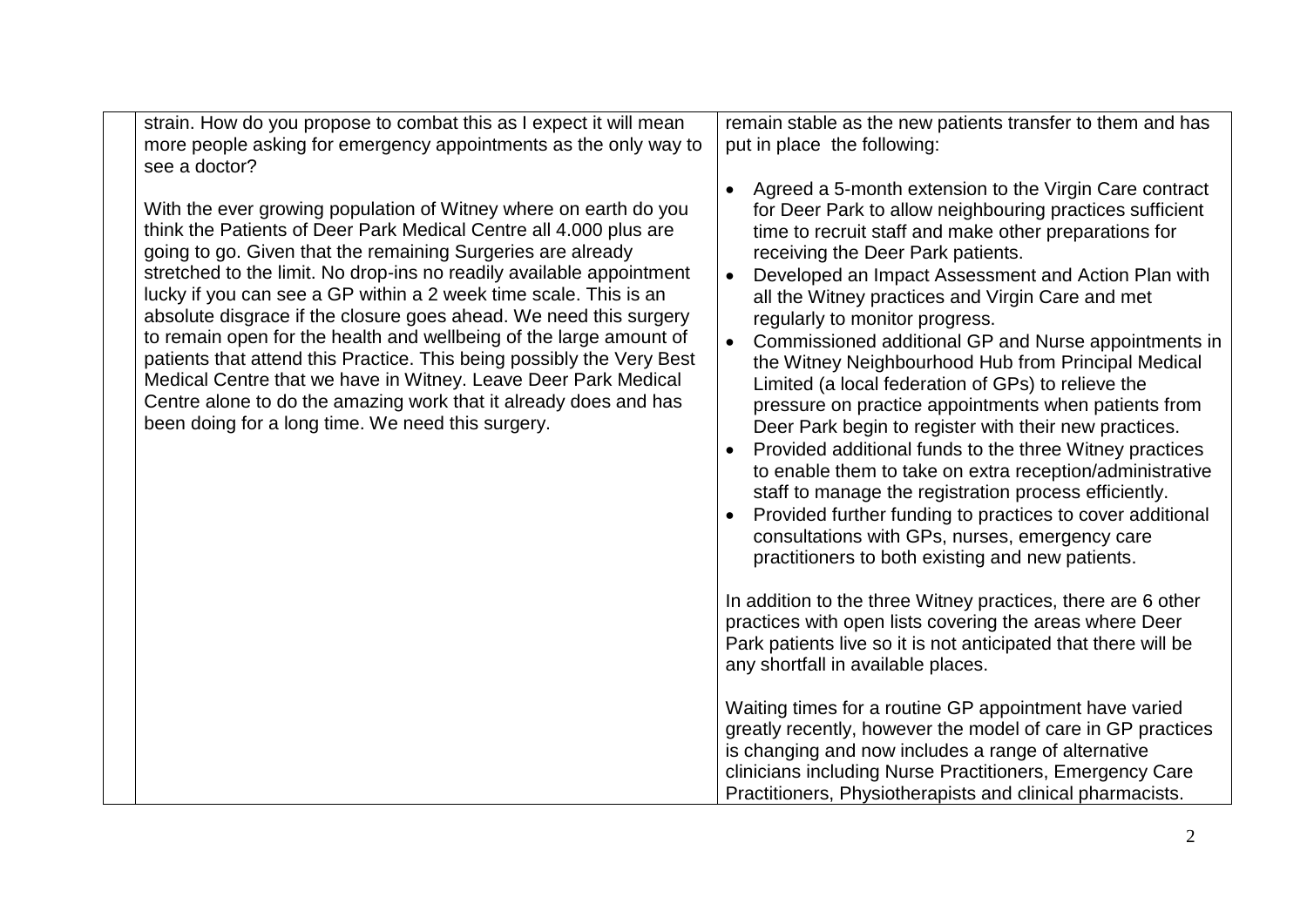|             |                                                                                                                                                                                                                                                                                                                                                                                                                                                                                                                                                                                                                                                                                                                                                                                                                                                                                                                                                                                                                                                                                                                                                                                                                                                                                                                                                                                                     | This enables practices to be responsive to patient requests<br>to see a clinician whilst ensuring that the particular skills and<br>knowledge of GPs is focused on patients who have the<br>most need of medical care. Patients preferring to see a<br>named GP rather than another suitably-qualified clinician for<br>non-urgent conditions will be accommodated, but may<br>experience longer waits.                                                                                                                                                                                                                       |
|-------------|-----------------------------------------------------------------------------------------------------------------------------------------------------------------------------------------------------------------------------------------------------------------------------------------------------------------------------------------------------------------------------------------------------------------------------------------------------------------------------------------------------------------------------------------------------------------------------------------------------------------------------------------------------------------------------------------------------------------------------------------------------------------------------------------------------------------------------------------------------------------------------------------------------------------------------------------------------------------------------------------------------------------------------------------------------------------------------------------------------------------------------------------------------------------------------------------------------------------------------------------------------------------------------------------------------------------------------------------------------------------------------------------------------|-------------------------------------------------------------------------------------------------------------------------------------------------------------------------------------------------------------------------------------------------------------------------------------------------------------------------------------------------------------------------------------------------------------------------------------------------------------------------------------------------------------------------------------------------------------------------------------------------------------------------------|
| $\mathbf 2$ | Re. future population growth<br>Given the large amount of new homes that have been given<br>planning permission in West Witney, and the construction of the<br>Richmond Retirement Village - a development that in itself will have<br>an impact on the existing medical centre, how do you propose to<br>care for the patients of West Witney if the Deer Park medical centre<br>is closed? The construction of these properties alone would stretch<br>the existing medical centre. Simply stating that the other medical<br>centres in Witney will have capacity is a ludicruous and ill thought<br>out suggestion that clearly hasn't been investigated properly.<br>Existing patients of the Windrush and Cogges medical centres<br>already face long waits for routine appointments - they can't recruit<br>the GPs they need at the moment, so why would an influx of<br>Deerpark patients change this?<br>Also, in the near future, more houses are going to be built in the<br>catchment area of Deer Park, so the need for the surgery will be<br>even greater. We keep being told we have an ageing population, so<br>is it sensible for elderly people to be forced to travel into town when<br>a doctor's surgery could be on their doorstep?<br>How can you close Deer Park when there are 4-5 weeks wait to see<br>a Dr at the Windrush and there is all the house building going on | The CCG is aware of the housing growth within West<br>Witney and has met with the West Oxfordshire District<br>council to discuss the impact of planned housing<br>developments on primary care services. The CCG is also<br>carefully monitoring the growth in the list size of the existing<br>Witney practices and discussing their ability to absorb the<br>new population over the time period expected.<br>More information on the work we are doing around housing<br>growth can be found at<br>http://www.oxfordshireccg.nhs.uk/wp-<br>content/uploads/2017/02/2017.02.28-Paper-6-Primary-<br>Care-Infrastructure.pdf |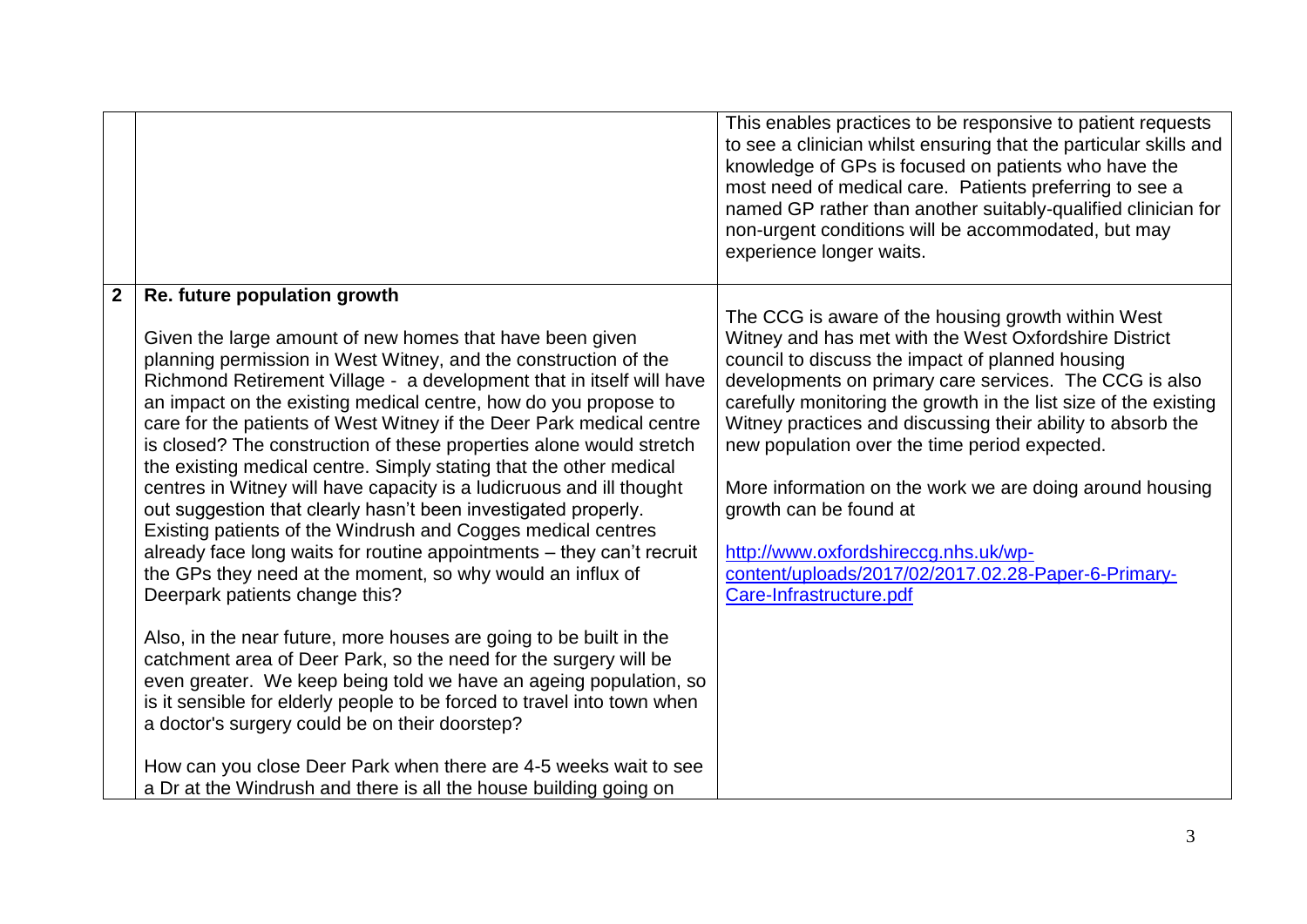round Witney? We need more medical practices, not less.

The question I would like answered is how you think the existing doctor surgeries in Witney will cope with the extra demand? Witney is a growing town with more housing estates being built increasing the number of patients that will need to use the surgeries. If you close Deer Park there will definitely be a shortage of places causing bigger delays and a change of increased numbers going to A&E instead. My 91 year old grandmother already has to wait 3 weeks for an appointment at Windrush medical centre. This will get even worse if you add extra patients to their books. This whole thought process is not very well thought out and is very much looking inside the box rather than outside. With the amount of new houses being built in Witney you will end up needing to build new doctor surgery in the not to o distant future which will be more expensive than keeping the existing one open.

Given that Deer Park currently caters for 4,000+ patients, that housing developments in the area could generate at least a further 1,100 + , and that other Witney Practices are already overstretched, how does the CCG justify its contention that the closure of Deer Park does not represent 'a substantial change' in medical provision within the Witney area?

Closing the Deer Park GP practice will immediately and significantly increase the patient lists in surrounding surgeries..

Looking forward, the current [plan](http://planningconsultation.westoxon.gov.uk/consult.ti/Housing_Consultation/viewCompoundDoc?docid=5398324&partId=5399412&sessionid=&voteid=) for Witney is to build at least 3,550 houses in the period 2011 -2029, of which 1,569 in West Witney, assume 2,500 new residents. 1,000 house will be built in the short term in West Witney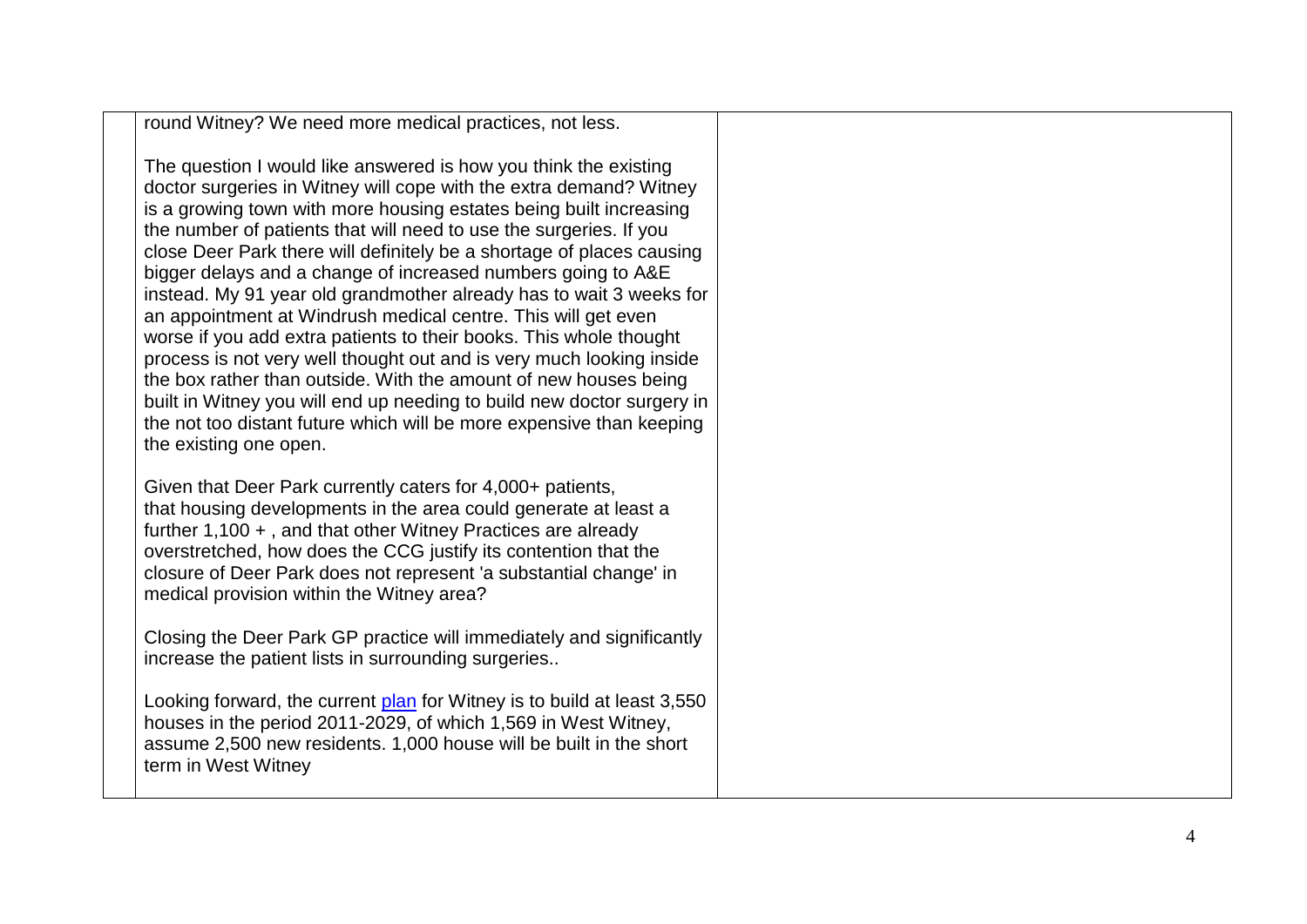|              | a. What is the plan to provide GE services to this large group of<br>new residents in the area currently served by the Deer Park<br>surgery?<br>In view of the fact that more properties are being built in Witney, one<br>development in the immediate catchment area of Deer Park Medical<br>Centre, what reassurance can the CCG provide that the current GP<br>Surgeries can take the extra patients? Or more to the point what is<br>the shortfall.<br>I have read the literature that is available and spoken to James Mills<br>on this topic and asked for Robert Courts support in doing all they<br>can to keep this centre open.<br>There have been new houses built not far from this practice recently<br>and for some that moved having this medical facility so close was a<br>deciding factor as they could walk or drive without being in the<br>centre of Witney.<br>have heard nothing but good things about Deer Park Medical<br>Practice and with the ever growing Witney and surrounding area it<br>would be really short sighted to close it. A bit like Witney losing its<br>rail service. You will look back and realise you made a mistake. |                                                                                                                                                                                                                                                                                                                                                                                                                         |
|--------------|----------------------------------------------------------------------------------------------------------------------------------------------------------------------------------------------------------------------------------------------------------------------------------------------------------------------------------------------------------------------------------------------------------------------------------------------------------------------------------------------------------------------------------------------------------------------------------------------------------------------------------------------------------------------------------------------------------------------------------------------------------------------------------------------------------------------------------------------------------------------------------------------------------------------------------------------------------------------------------------------------------------------------------------------------------------------------------------------------------------------------------------------------------------------|-------------------------------------------------------------------------------------------------------------------------------------------------------------------------------------------------------------------------------------------------------------------------------------------------------------------------------------------------------------------------------------------------------------------------|
| $\mathbf{3}$ | Re: GP practice profit<br>'Is it right that so many areas of the NHS are being privately run and<br>when these agencies fail to make a profit, they are closed<br>down. Thus further depriving local residents of an accessible<br>health centre and adversely affecting the remaining GP practices?<br>Please could you tell me why profit has been put before the needs<br>of the community and the future welfare of new residents of Witney?                                                                                                                                                                                                                                                                                                                                                                                                                                                                                                                                                                                                                                                                                                                     | All GP practices are independent businesses, mainly<br>partnerships of GPs, but also limited companies and social<br>enterprises. Clinical Commissioning Groups (CCGs) are<br>not able to employ GPs to provide general medical services<br>themselves, so commissioning from these businesses is the<br>only option. When commissioning new contracts for<br>medical services, CCGs are required to carry out rigorous |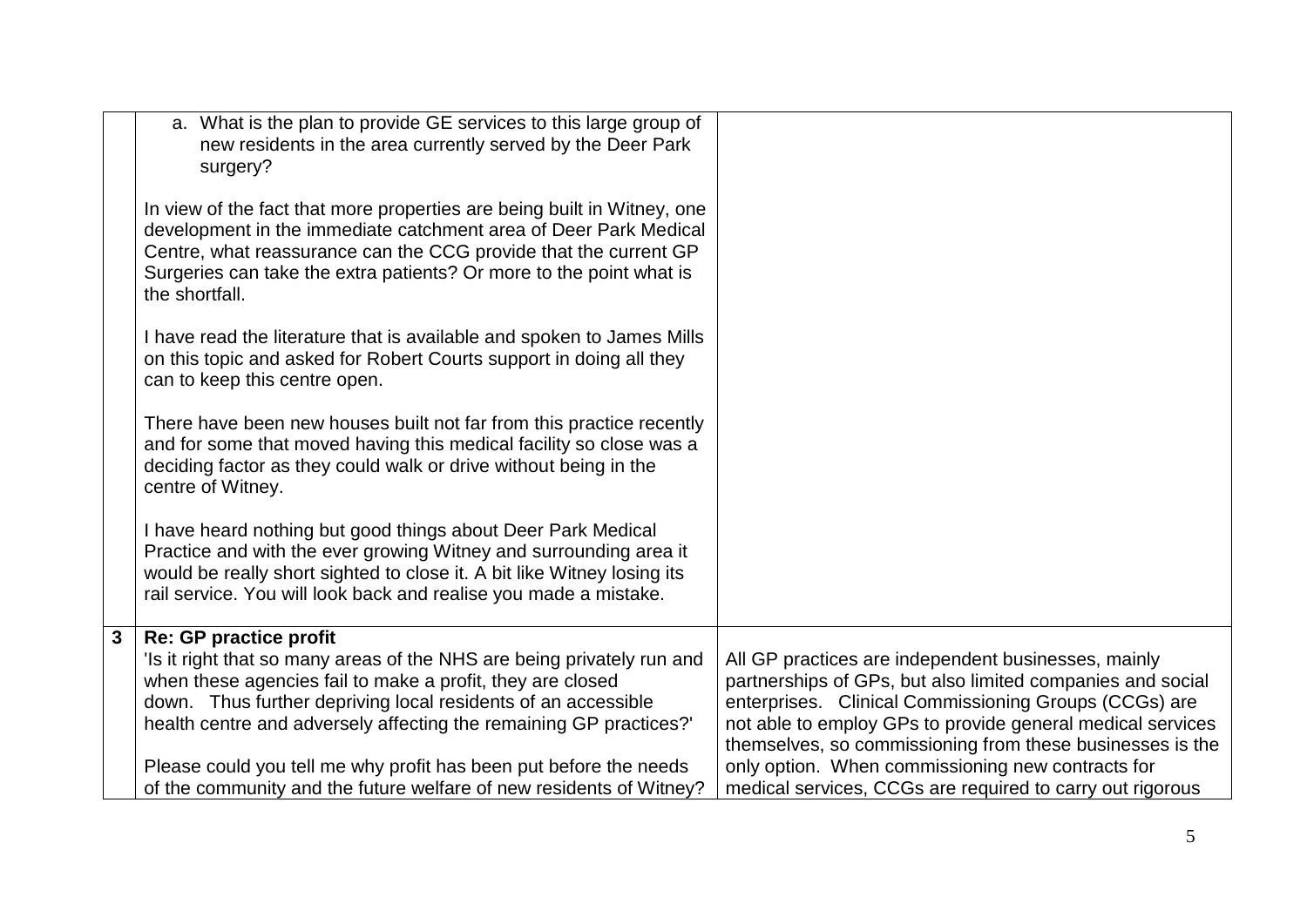|                         | The town is growing and to close an important medical centre will<br>only cause problems in the future.                                                                                                                                                                                                                                                                                                                                                                                                                                                                                                                                                                                                                                                                                                                                                                                                                                                                                                                                                                                                                                                                                                                                                                                                                                                                                                                                                                                                                                                                                                                                                                                                     | assessments of an organisation's ability to deliver the<br>services in a safe, high quality, affordable and sustainable<br>way.<br>The CCG is not otherwise able to comment on the<br>profitability of organisations providing GP services.                                                                                                                                                                                                                                                                                                                                                                                                                                                                                                                                                                                                                                                   |
|-------------------------|-------------------------------------------------------------------------------------------------------------------------------------------------------------------------------------------------------------------------------------------------------------------------------------------------------------------------------------------------------------------------------------------------------------------------------------------------------------------------------------------------------------------------------------------------------------------------------------------------------------------------------------------------------------------------------------------------------------------------------------------------------------------------------------------------------------------------------------------------------------------------------------------------------------------------------------------------------------------------------------------------------------------------------------------------------------------------------------------------------------------------------------------------------------------------------------------------------------------------------------------------------------------------------------------------------------------------------------------------------------------------------------------------------------------------------------------------------------------------------------------------------------------------------------------------------------------------------------------------------------------------------------------------------------------------------------------------------------|-----------------------------------------------------------------------------------------------------------------------------------------------------------------------------------------------------------------------------------------------------------------------------------------------------------------------------------------------------------------------------------------------------------------------------------------------------------------------------------------------------------------------------------------------------------------------------------------------------------------------------------------------------------------------------------------------------------------------------------------------------------------------------------------------------------------------------------------------------------------------------------------------|
|                         |                                                                                                                                                                                                                                                                                                                                                                                                                                                                                                                                                                                                                                                                                                                                                                                                                                                                                                                                                                                                                                                                                                                                                                                                                                                                                                                                                                                                                                                                                                                                                                                                                                                                                                             |                                                                                                                                                                                                                                                                                                                                                                                                                                                                                                                                                                                                                                                                                                                                                                                                                                                                                               |
| $\overline{\mathbf{4}}$ | <b>Re: Access</b><br>Issues relating to access for disabled people or those with mobility<br>problems<br>There are new homes being built at the end of the Deer Park estate.<br>There is a new retirement village opposite this new housing<br>development. Where will all of these potential patients find a local<br>surgery? There are several GP surgeries in and around Witney. The<br>parking spaces do not allow for an influx of displaced people from<br>the Deer Park area. Where will they park? The alternative places for<br>patients to park are in pay car parking, or the multi storey car park.<br>This is just not feasible for the elderly, traumatised, anxious,<br>generally ill people. Disabled persons would be unable to walk far<br>enough to use the surgery. I believe that this is discriminatory. What<br>will happen to these people? It would also be unsafe for vulnerable<br>people to be using public car parks in the dark. Speaking for myself;<br>used to use the physio unit at Witney hospital. There are so few<br>parking places that even with a blue badge I had to be there for 7.40<br>am to park on the site and sit in my car and wait until my<br>appointment. There were no alternatives for me because I couldn't<br>walk from the public car parks. I eventually gave up trying to get my<br>knees better. I will not be able to use any of the Witney surgeries<br>because of the parking situation. I can't use the Burford surgery<br>because I can't cope with driving along the busy A40. I have PTSD<br>and injuries sustained in a car crash. So what will happen to people<br>like me? The irony is that Deer Park Med Centre has ample parking | The practices in Witney all have parking areas designated<br>for disabled patients outside their premises. In addition, the<br>large multi-storey car park which is just across the road from<br>both the Windrush and Nuffield practices is free to park, has<br>designated disabled spaces on the lower levels for patients<br>with Blue Badges and also has lifts to the upper levels.<br>Cogges Surgery also has car parking available outside the<br>surgery and across the road by the shops. The Witney town<br>centre practices are on good bus routes and there is a local<br>Volunteer Link service which provides low cost transport to<br>patients who have mobility problems.<br>The Witney town practices all have patients who are<br>disabled and/or have mobility problems, but the CCG is not<br>aware of any issues relating to accessibility being raised by<br>patients. |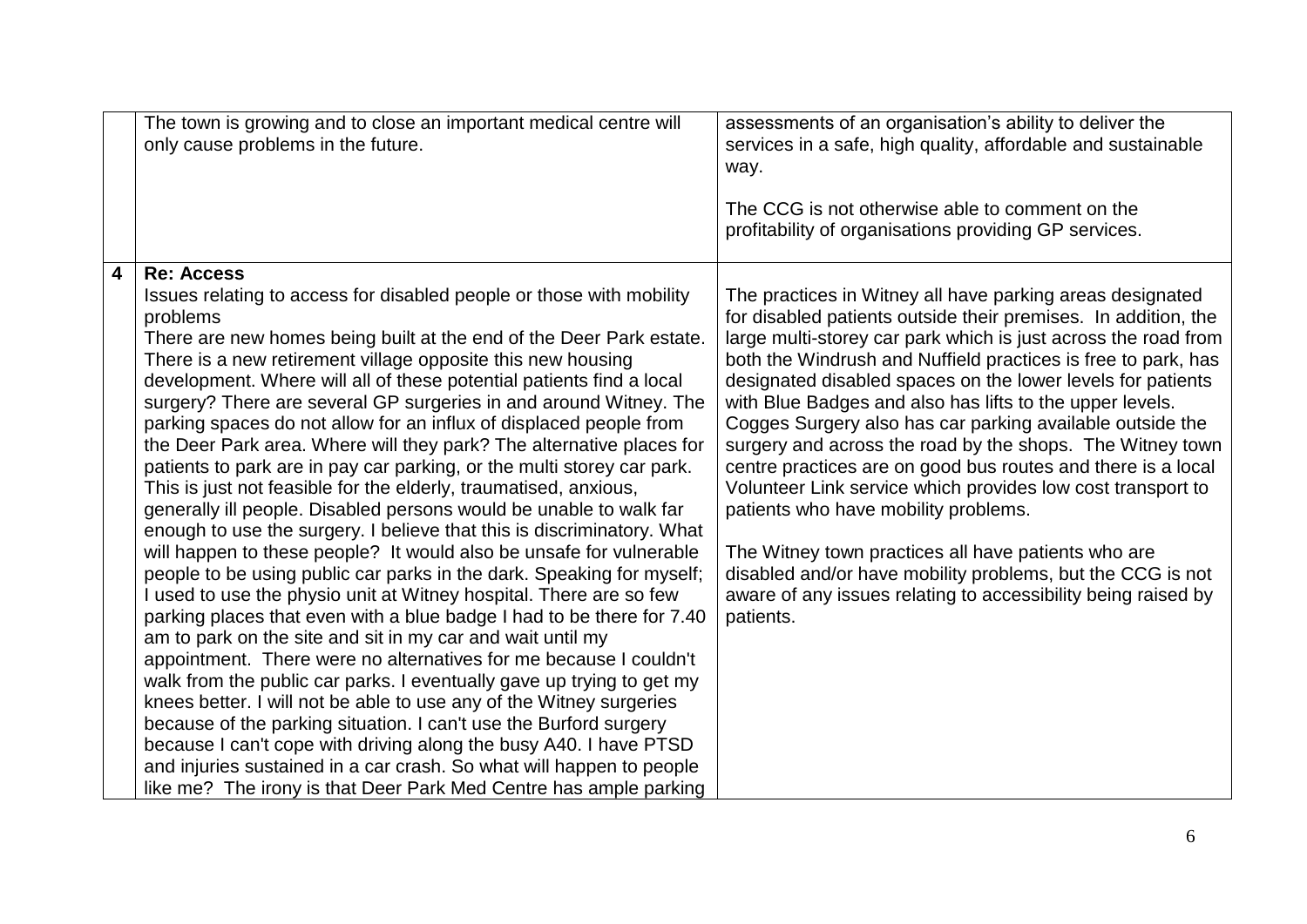|                | right beside the door and a pharmacy opposite. This isn't a case of<br>"if it isn't broke don't fix it" This is more a case of "it works, let's<br>break it". So where are the disadvantaged folk supposed to find a<br>usable surgery? The A&E units at the hospitals are overrun with<br>folk turning up for things that could have been treated by a GP. This<br>will be the only way that many people will be able to get treatment.<br>Things will get a hell of a lot worse if this GP surgery closes.        |                                                                                                                                                                                                                                                                                                                                                                                                                                                                                                                                                                                                                                                                                                 |
|----------------|---------------------------------------------------------------------------------------------------------------------------------------------------------------------------------------------------------------------------------------------------------------------------------------------------------------------------------------------------------------------------------------------------------------------------------------------------------------------------------------------------------------------|-------------------------------------------------------------------------------------------------------------------------------------------------------------------------------------------------------------------------------------------------------------------------------------------------------------------------------------------------------------------------------------------------------------------------------------------------------------------------------------------------------------------------------------------------------------------------------------------------------------------------------------------------------------------------------------------------|
| 5.             | <b>Practices accepting patients</b><br>I've been told that the Windrush Health Centre is no longer<br>accepting new patients. So that leaves one health centre The<br>Nuffield and one up on Cogges for patients to register at.                                                                                                                                                                                                                                                                                    | All Witney practices are currently accepting new patient<br>registrations but patients will need to live in the practice<br>boundary in order to be able to register with a practice.<br>If a disproportionate number of patients wish to join one<br>particular practice, the CCG would consider a temporary list<br>closure of that practice. In the event that a patient was not<br>able to register at their first choice practice because of this,<br>they would of course have the option of registering in the<br>future when the list became open again.                                                                                                                                |
| $6\phantom{1}$ | Re: Reasons for not awarding the contract<br>At the meeting of WODC Economic & Social Overview & Scrutiny<br>Committee held on 6th October 2016, Ms Dandridge representing<br>OCCG, repeatedly refused to explain why the bid for a new contract<br>had not been taken up 'for reasons of commercial confidentiality'. As<br>a patient registered at Deer Park who will be deeply affected by the<br>proposed closure, I hereby request a full and transparent<br>explanation of why a new contract was not awarded | The bid submitted was evaluated but did not meet the<br>required standard for the contract to be awarded. The<br>clinical model offered (which differs from the current service<br>supplied by Virgin at the practice) did not give us assurance<br>that they would be able to consistently provide the services<br>to the standard required. The existing APMS contract with<br>Virgin Care had been for 5 years and extended by a year to<br>November 2016; this had then been further extended to 31<br>March 2017. Both these extensions have incurred additional<br>cost over and above the contract. As it was a contract that<br>had come to an end we are required to retender not just |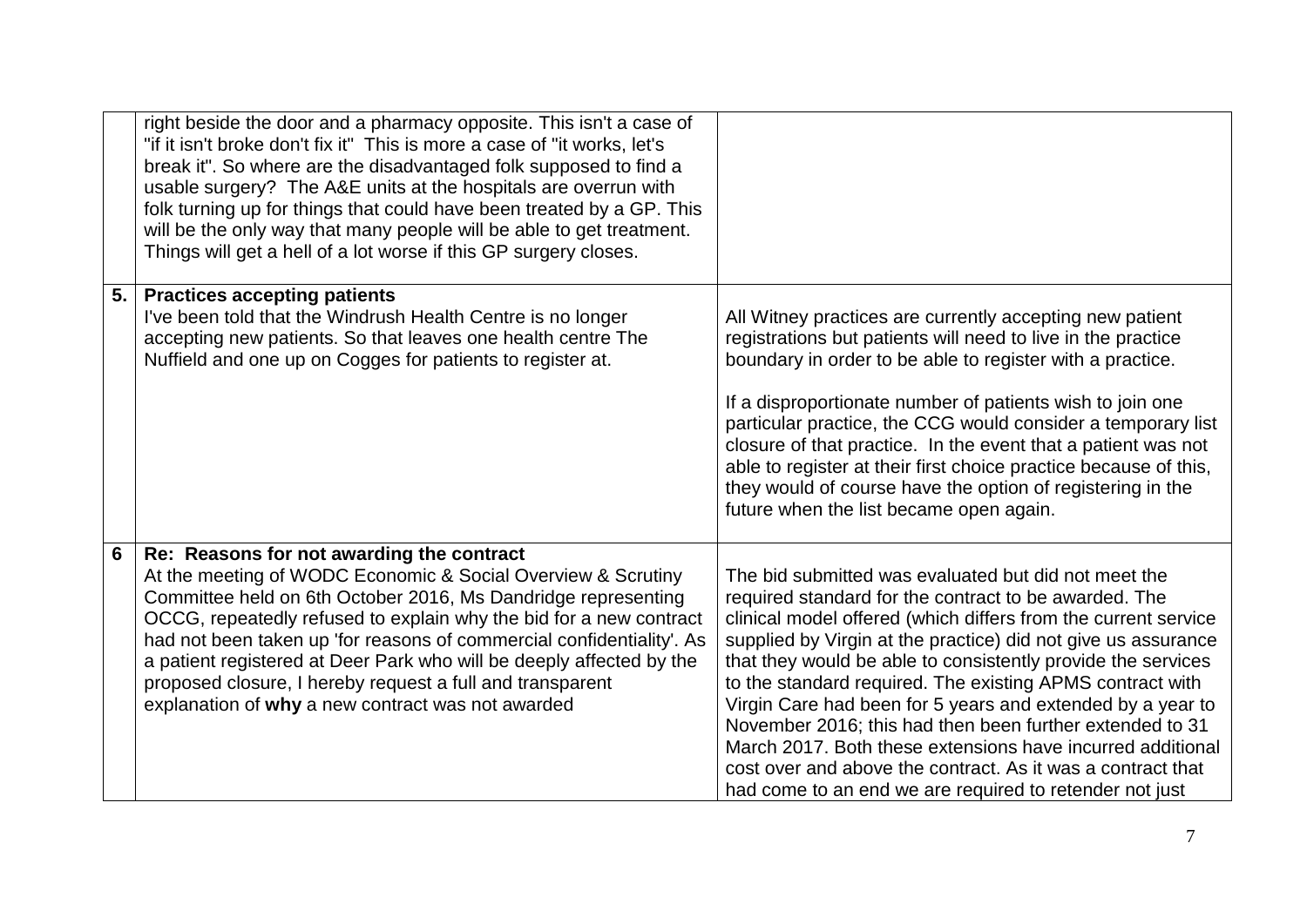|                         |                                                                                                                                                                                                                                                                                                                                                                                                                                                                                                                                         | renew with the incumbent provider.                                                                                                                                                                                                                                                                                                                                                                                                                                                                                                                                                                                                                                                                                                                                                                                                                                                                                                                                                                                                                                                                                                                                                                                                                                                                                                                                     |
|-------------------------|-----------------------------------------------------------------------------------------------------------------------------------------------------------------------------------------------------------------------------------------------------------------------------------------------------------------------------------------------------------------------------------------------------------------------------------------------------------------------------------------------------------------------------------------|------------------------------------------------------------------------------------------------------------------------------------------------------------------------------------------------------------------------------------------------------------------------------------------------------------------------------------------------------------------------------------------------------------------------------------------------------------------------------------------------------------------------------------------------------------------------------------------------------------------------------------------------------------------------------------------------------------------------------------------------------------------------------------------------------------------------------------------------------------------------------------------------------------------------------------------------------------------------------------------------------------------------------------------------------------------------------------------------------------------------------------------------------------------------------------------------------------------------------------------------------------------------------------------------------------------------------------------------------------------------|
| $\overline{\mathbf{7}}$ | <b>Re: Funding</b><br>Please explain why, when the CCG received £4 million from the<br>Prime Minister's Challenge Fund to support primary care, and total<br>funding for NHS provision in Oxfordshire has increased by 8%,<br>reduction in funding for the Deer Park practice contract is 13% per<br>patient, on top of a substantial reduction in the weighted<br>list, resulting in a total reduction in the contract value of 23-<br>24% (figures from Minutes of WODC Economic & Social Overview<br>& Scrutiny Committee, 06.10.16) | The money received from the Prime Minsters Challenge<br>Fund was non recurrent funding for specific services that<br>were commissioned from the Federations within<br>Oxfordshire. There is new national funding now available<br>for extending GP access and the CCG has also invested<br>£4M into ensuring the sustainability of primary care. The<br>use of this money has bene decided locally.<br>Virgin Care had a contract for Deer Park from 2010 to 2015,<br>with an option to extend for up to two years beyond that<br>date. The value of the contract in 2015 was £452,461.<br>The proposed value of the contract in the ITT issued in<br>March 2016 was £442,626, a reduction of 2%. This funding<br>level is still 13% higher than for any other practice in<br>Oxfordshire.<br>A 1-year contract extension was agreed at a significantly<br>higher price for 2015-16 as a short-term measure to cover<br>the period when the contract would be put out to tender.<br>This temporarily raised the value of the contract to £547,782<br>in recognition of the risks to Virgin Care of providing the<br>service over the procurement period.<br>The CCG believes that comparing the ITT contract value to<br>the inflated contract value during the extension period gives<br>a misleading picture of the impact of changes in funding of<br>the contract. |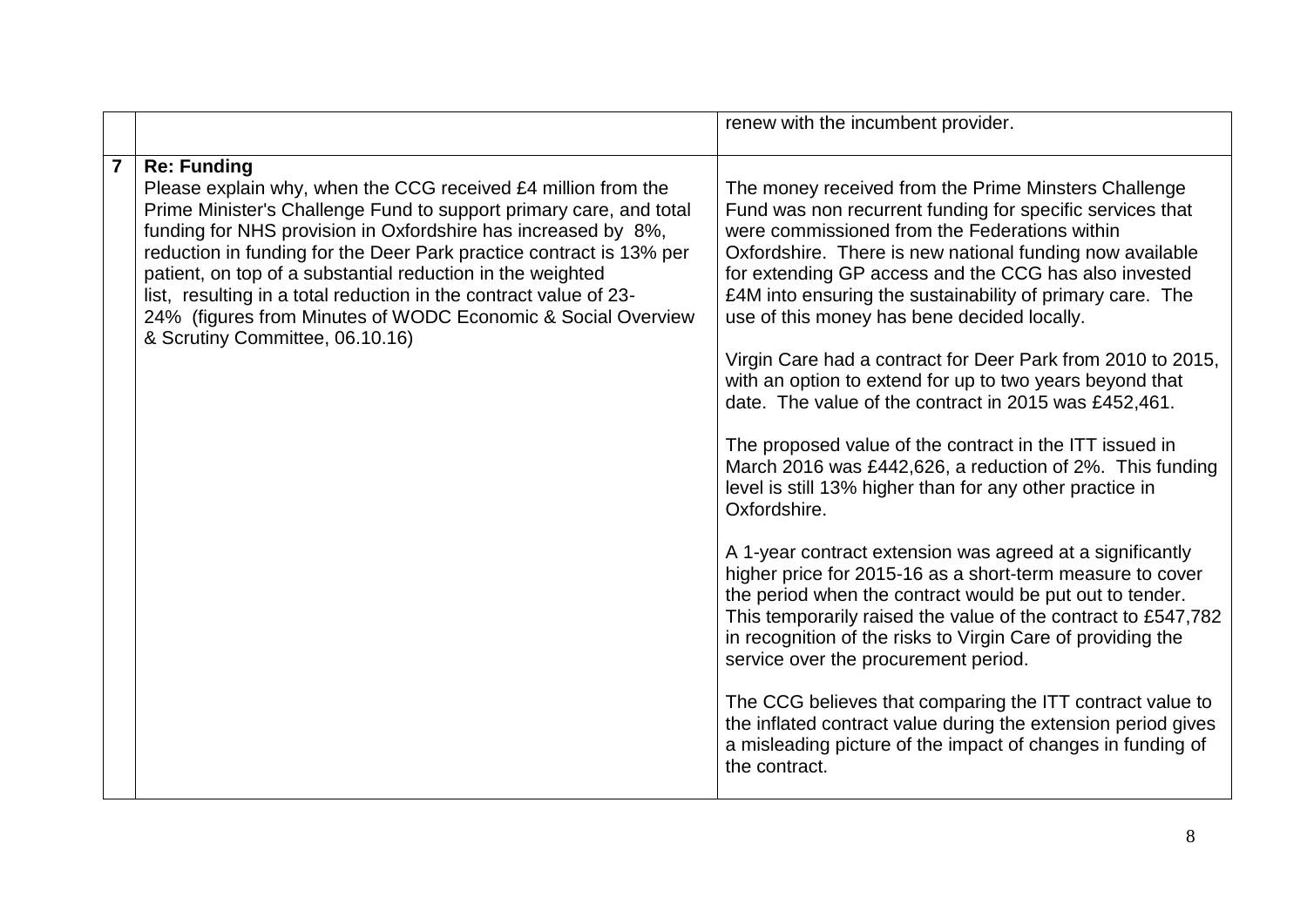| 8                  | <b>Re: Saving money</b><br>Please could the CCG provide a costs analysis of the additional<br>resources it will have to find to ensure that other Practices in the<br>Witney area are able to accommodate the dispersed Deer Park<br>patients? How much money does it estimate will be saved to the | The CCG had no intention of closing Deer Park Medical<br>Centre and went out to procurement fully expecting to find a<br>provider. However this was not the case. The CCG could<br>not find a provider and as such had no option but to close                                                                                                                                                                                                                                                                                                                   |
|--------------------|-----------------------------------------------------------------------------------------------------------------------------------------------------------------------------------------------------------------------------------------------------------------------------------------------------|-----------------------------------------------------------------------------------------------------------------------------------------------------------------------------------------------------------------------------------------------------------------------------------------------------------------------------------------------------------------------------------------------------------------------------------------------------------------------------------------------------------------------------------------------------------------|
| account?<br>place? | NHS by closing Deer Park, once these dispersal costs are taken into<br>Has anyone costed the public investment required to (presumably)<br>set up a new surgery vs. maintaining the Deer Park surgery in                                                                                            | the practice.<br>Closing a practice does not save money in the short term as<br>all newly registered patients will attract a premium in the first<br>year. Money has also invested in extending the contract<br>until March 2017 in order to ensure the safe dispersal of<br>patients.                                                                                                                                                                                                                                                                          |
|                    |                                                                                                                                                                                                                                                                                                     | It has been agreed that the local GP Federation PML<br>(Principal Medical Limited), will be commissioned to provide<br>support in-kind in the form of additional home visits and<br>nurse appointments at the local neighbourhood hub in<br>Witney for patients of Windrush, Nuffield and Cogges.                                                                                                                                                                                                                                                               |
|                    |                                                                                                                                                                                                                                                                                                     | As funding follows the patients in primary care, the<br>payments that would have been made to Deer Park will<br>transfer to the practices receiving the patients. Where large<br>numbers of patients transfer to a practice, that practice also<br>receives additional funding via an adjustment in the<br>payment formula in recognition of the additional workload<br>due to high list turnover. It is not possible to quantify this<br>payment in advance of patients transferring. Other types of<br>support are still under discussion with the practices. |
|                    | <b>Re: Consultation</b><br>Will any of these questions have any effect - or are we simply<br>wasting our time on a so-called "consultation" process?                                                                                                                                                | We have not stated that this is part of a consultation<br>process.                                                                                                                                                                                                                                                                                                                                                                                                                                                                                              |